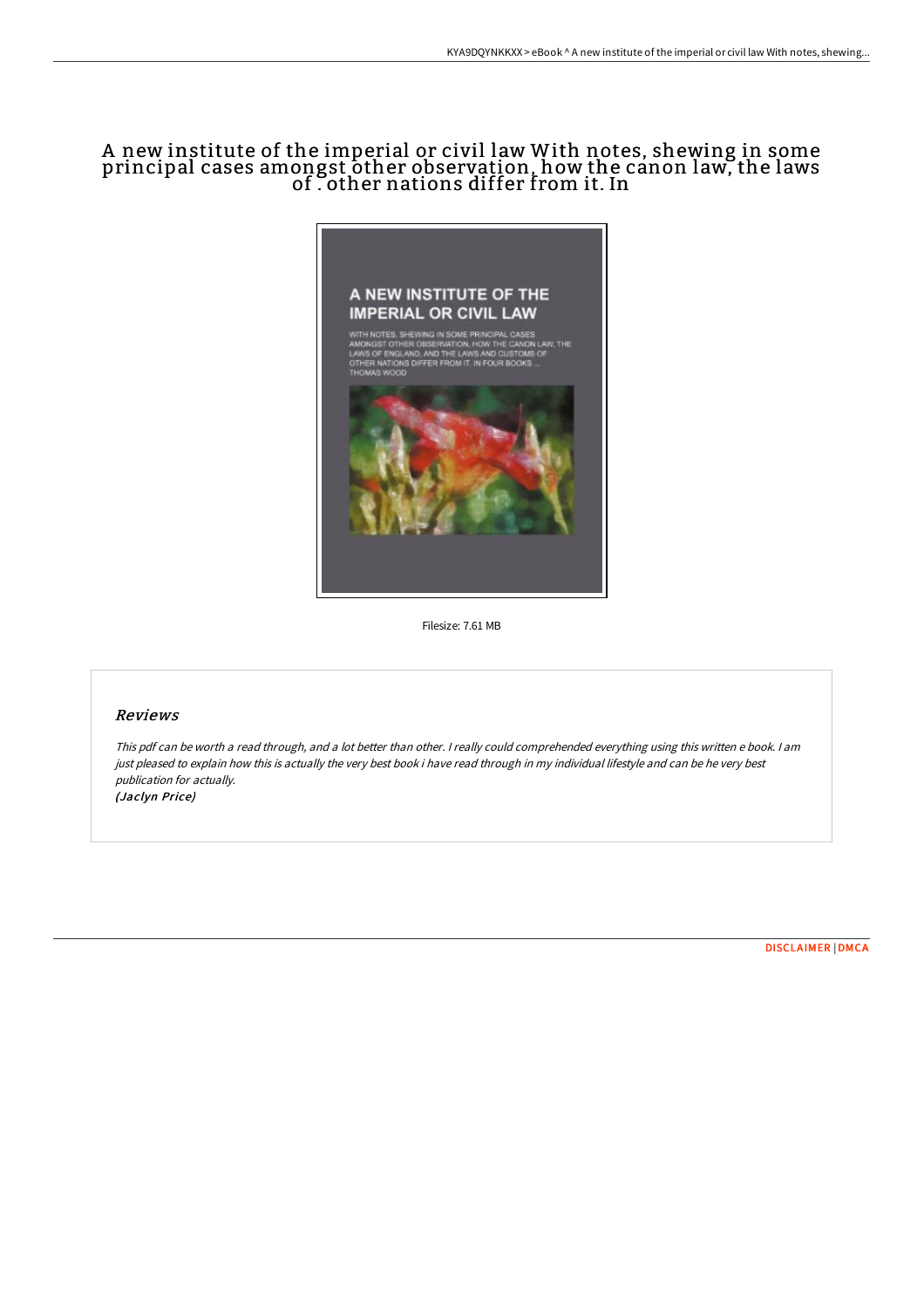### A NEW INSTITUTE OF THE IMPERIAL OR CIVIL LAW WITH NOTES, SHEWING IN SOME PRINCIPAL CASES AMONGST OTHER OBSERVATION, HOW THE CANON LAW, THE LAWS OF . OTHER NATIONS DIFFER FROM IT. IN



RareBooksClub. Paperback. Book Condition: New. This item is printed on demand. Paperback. 176 pages. Dimensions: 9.7in. x 7.4in. x 0.4in.This historic book may have numerous typos and missing text. Purchasers can download a free scanned copy of the original book (without typos) from the publisher. Not indexed. Not illustrated. 1730 Excerpt: . . . or pretend Gifts to defraud their Creditors. cD. 42. 8. 17. if the Gift is made of the whole Estate, the Creditors maye revoke it, and discharge their Debts. But if the Value of the Gift is above tc. 8. 54-35-5-00 Aurei, and not publickly registred, it may be f valid for 5-00 and c. 8. 54. 34. void as to tne reit-This Sum must be given at once to bring it un3. der the Neceslity of being enterd on Record, for the Gifts are good without being registered if they were several and at different Times, though in the whole they amount to more than hc. 8. 54. 34. that Sum. Gifts made by the h Emperor, and to him are excepted: i Nov. 52. z. Yet by a Novel Constitution of Justinian, the Gifts of the Emperor peror to private Persons ought to pass under some publick Instrument subscribed by the Emperor and Witnesses; which was not formerly required. Neither are Gifts for the Redemption of k Cap-k c. 8. 54. 36. tives, nor Gifts made to Soldiers by the Magister Militum for gallant c. s. 54. 36. Exploits performed in War, nor m Money collected for repairinglm demolished Houses, to be recorded. This is not to be extended to I. C8 S435 give a Privilege to other n pious Causes. c. 1. 2. i9. w Qui ex Liberalitate conveniuntur, in id quod facere posswtt, eondemnandi. D. 50. 17. 28. I Non videntur data,...

<sup>回</sup> Read A new institute of the imperial or civil law With notes, shewing in some [principal](http://bookera.tech/a-new-institute-of-the-imperial-or-civil-law-wit.html) cases amongst other observation, how the canon law, the laws of . other nations differ from it. In Online  $_{\rm per}$ [Download](http://bookera.tech/a-new-institute-of-the-imperial-or-civil-law-wit.html) PDF A new institute of the imperial or civil law With notes, shewing in some principal cases amongst other observation, how the canon law, the laws of . other nations differ from it. In